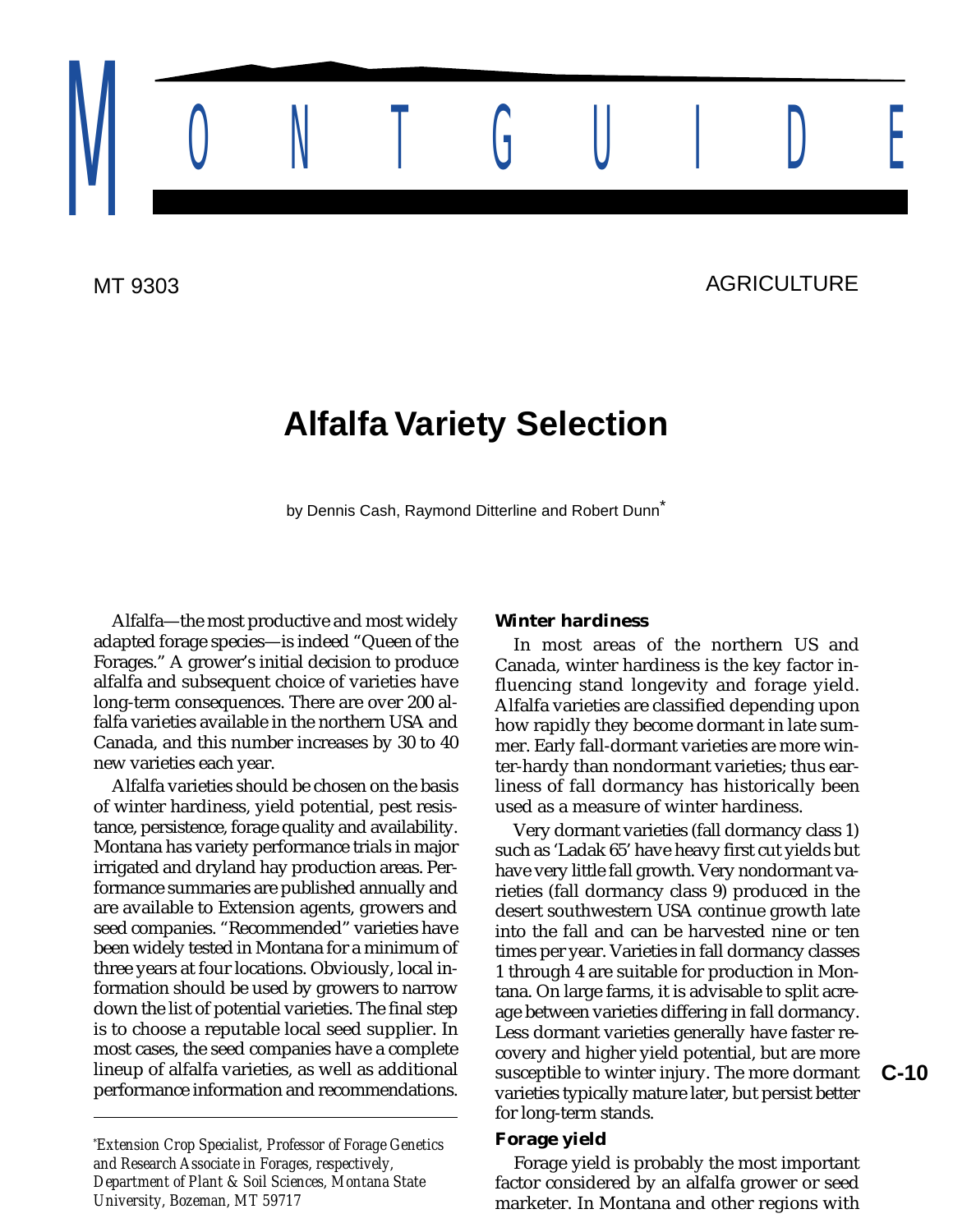cold winters, forage yield potential is restricted by both the climate and a variety's level of winter hardiness. For example, in moderate or hot climates, nondormant varieties can outyield very dormant varieties by 75 to 100 percent. In contrast, the range in forage production of high vs. low yielding dormant varieties is typically less than 25 percent in Montana. Nondormant varieties can outyield dormant varieties in the seeding year in cold environments, but because of winterkill, they are considered to be "annuals." Alfalfa breeders constantly struggle to improve forage yield potential while maintaining adequate winter hardiness.

Extension agents and growers should be acquainted with alfalfa variety trials in their own region. Data from several replicated trials evaluated for at least three years should be examined. Actual forage yields are often misleading, but relative differences between varieties are very reliable. Although most growers are unfamiliar with statistics, they can easily look for the "least significant difference" (or LSD). This test statistic provides a yardstick for comparing variety performance in a yield trial. Variety averages that differ by one LSD unit are statistically and significantly different. Typically, when yields are ranked from highest to lowest, up to a third of the varieties are not statistically different from the best entry. Obviously varieties that consistently perform well in several replicated trials should be chosen.

#### **Pest resistance**

Pest resistance is also important when selecting an alfalfa variety. Over 50 disease, insect or nematode pests affect alfalfa but losses can be prevented by using resistant varieties. For irrigated alfalfa production in Montana, varieties should have good levels of resistance to bacterial wilt, Verticillium wilt, Fusarium wilt, Phytophthora root rot, and stem nematode. Alfalfa varieties are cross-pollinated populations with varying degrees of genetic resistance to pests. Varieties are classified according to the percentage of plants resistant to a particular pest: highly resistant (more than 50 percent), resistant (31–50 percent), moderately resistant (15–30 percent), low resistance (6–14 percent), and susceptible (0–5 percent). For most pests, it has been determined that about 40 percent resistant plants provides adequate field protection. Most alfalfa breeding programs breed for multiple pest resistance. A variety should have adequate resistance to all major and potential pest problems, rather than high resistance to some pests and susceptibility to others. Among varieties with proper winter hardiness and good forage yield potential, a grower should choose varieties with the best package of multiple pest resistance.

#### **Persistence**

Aside from known differences in winter hardiness and pest resistance, some varieties differ in persistence. In short rotations, high-yielding and moderately winter-hardy alfalfa varieties should be chosen. Growers concerned with stand longevity should examine performance in yield trials evaluated into the third and fourth production years. Suitable varieties often perform well or average during the first two years but become even more competitive in subsequent years.

#### **Forage quality**

There is currently much interest in developing and selecting alfalfa varieties for improved forage quality. Several companies have released "high quality" (HQ) or multifoliolate (ML) varieties, and these reportedly represent improvements in forage quality. Alfalfa growers supplying hay to dairies or other markets based on hay analysis know that premium hay is very valuable. High quality alfalfa varieties will not overcome poor management practices or weather; however, under good conditions, these varieties will be profitable. Within the next five years, it is likely that university trials will publish both forage quality and yield information. It is also likely that new ML, HQ, or ML-HQ varieties will have significant improvements in forage quality as well as good yield, pest resistance and winter hardiness.

### **Public vs. proprietary varieties**

Prior to 1970, most alfalfa acreage was seeded to varieties developed by state or federal agencies ("public varieties"). During the 1970s, private research programs expanded for major crops such as corn, soybean, cotton and alfalfa to release "proprietary" varieties. Presently there are about 15 companies actively breeding alfalfa or producing seed. Alfalfa seed is a multimillion dollar industry, and the commercial programs in North America invest heavily in research. About 95 percent of the alfalfa varieties released since 1980 are proprietary varieties and this trend will likely continue.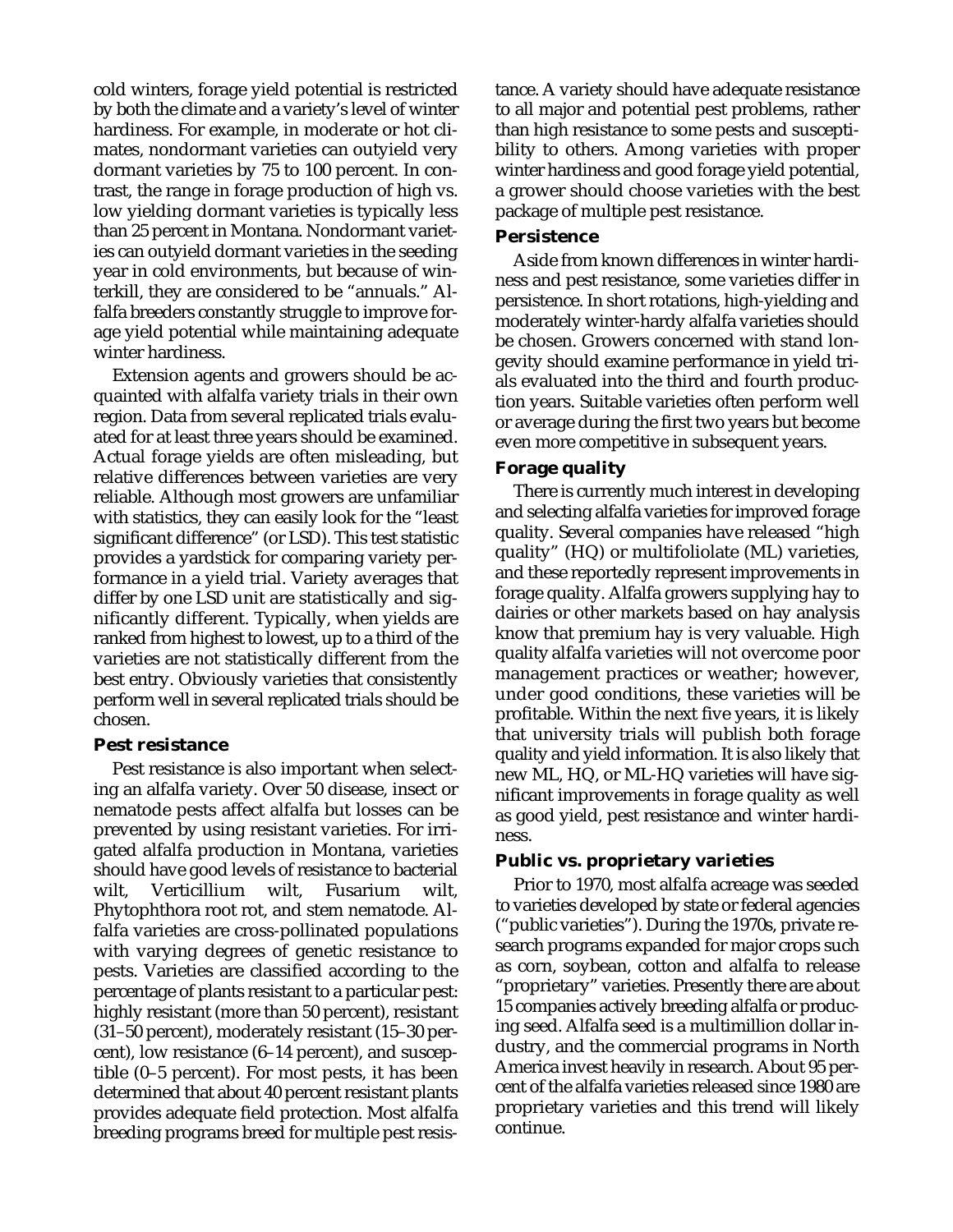The older common or public varieties are still available in the West and remain popular in some areas. Under certain conditions such as drought or in old pastures, many of the older varieties perform as well as modern varieties. However, reliable sources of high quality seed of the older varieties are not widely available. In spite of efforts to maintain genetic purity and certification standards, many older alfalfa varieties are now extinct.

Seed of newer proprietary varieties is generally considered expensive. However, depending on seeding rate and stand life, seed costs account for less than 5 percent of grower input costs. An improved, high-yielding alfalfa variety will usually offset any higher initial seed costs during the first production year. Cost-conscious growers might consider planting a premium variety in their best fields for top production, and less expensive older varieties in poorer fields or pastures.

#### **Summary**

Many factors should be considered by a grower prior to selecting an alfalfa variety. Producers who use alfalfa for hay or pasture often face a hay deficit and rely on purchased hay. Depending on the type of livestock, size of operation, equipment, land value, moisture, etc. there are many ways alfalfa can improve efficiency.

Grass pastures with adequate rainfall can be renovated, and a winter-hardy, pasture-type alfalfa can be established. Marginal older hay fields could be rotated out, and replaced with an improved variety. In some beef operations, cash flow has been improved by producing and selling premium cash hay, then buying back cheaper feeder-grade hay.

Alfalfa producers desiring to sell cash hay should consider joining or forming a hay marketing association (see MontGuide 9208 "Targeting Specialized Hay Markets"). Several marketing associations in the West sell alfalfa hay throughout North America and overseas. The commercial hay market is becoming more sophisticated in terms of quality testing, moisture, physical appearance and storage conditions. Therefore, a grower should anticipate using the best alfalfa varieties and intensive management techniques (see MontGuide 8505 "Growing Alfalfa for Hay"). An alfalfa variety should be selected based on its winter hardiness, yield potential, pest resistance, persistence, forage quality and availability. Although there are over 200 alfalfa varieties available, very few have been widely tested in Montana. Growers are advised to choose varieties that are recommended each year by the Montana State University Extension Service.